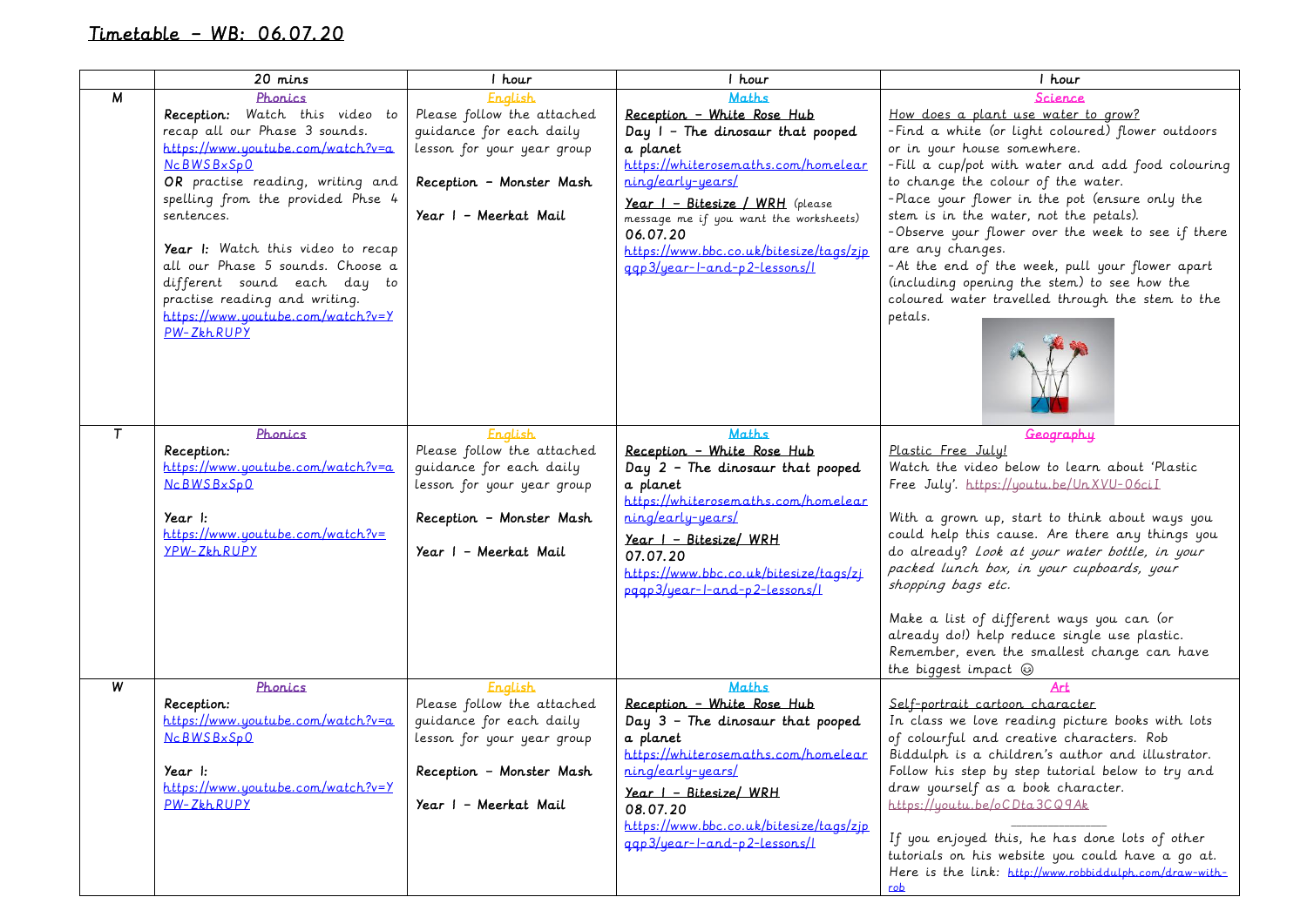| Th. | Phonics                           | <b>English</b>             | <b>Maths</b>                            | RE - Treasures                                   |
|-----|-----------------------------------|----------------------------|-----------------------------------------|--------------------------------------------------|
|     | Reception: Watch this video to    | Please follow the attached | Reception - White Rose Hub              | <b>Treasures</b>                                 |
|     | practise reading our Phase 3      | guidance for each daily    | Day $4$ - The dinosaur that pooped      | Read Psalm 147: 4-5, 8-9, 15-18 below.           |
|     | tricky words. Choose a few of     | lesson for your year group | a planet                                |                                                  |
|     | the tricky words to practise      |                            | https://whiterosemaths.com/homelear     | Look through the attached presentation to see    |
|     | spelling.                         | Reception - Monster Mash   | ning/early-years/                       | people showing praise for God's world.           |
|     | https://www.youtube.com/watch?v=T |                            | <u>Year I - Bitesize/ WRH</u>           | Talk about the questions with a grown up.        |
|     | vMussfAUx0                        | Year I - Meerkat Mail      | 09.07.20                                |                                                  |
|     | OR practise reading and spelling  |                            | https://www.bbc.co.uk/bitesize/tags/zjp | Draw inside the window frame below to show       |
|     | Phase 4 tricky words.             |                            | ggp3/year-l-and-p2-lessons/l            | which of God's treasures you can see out of your |
|     |                                   |                            |                                         | window.                                          |
|     | Year I: Use the spelling list on  |                            |                                         | Write or talk about how the treasures are being  |
|     | dojo to recap reading Phase 4 &   |                            |                                         | cared for.                                       |
|     | 5 tricky words. Choose a few of   |                            |                                         |                                                  |
|     | the tricky words to practise      |                            |                                         |                                                  |
|     | spelling.                         |                            |                                         |                                                  |
|     | Phonics                           | <b>English</b>             | Maths                                   | <b>PSHE</b>                                      |
|     | Spelling Test                     | Please follow the attached | Reception - White Rose Hub              | Wellbeing                                        |
|     | Ask a grown up to test you on 5-  | quidance for each daily    | Day $5$ - The dinosaur that pooped      |                                                  |
|     | 10 words from our spelling list.  | lesson for your year group | a planet                                | Talk (or write) about a time when you had to do  |
|     |                                   |                            | https://whiterosemaths.com/homelear     | something difficult and you got through it.      |
|     |                                   | Reception - Monster Mash   | ning/early-years/                       | Explore how you felt beforehand and how you      |
|     |                                   |                            | $Year$   - Bitesize/ WRH                | overcame this challenge. Think about which       |
|     |                                   | Year I - Meerkat Mail      | 10.07.20                                | character strengths you used to help you.        |
|     |                                   |                            | https://www.bbc.co.uk/bitesize/tags/zjp |                                                  |
|     |                                   |                            | ggp3/year-l-and-p2-lessons/l            |                                                  |

Reading: Read for 10 minutes each day. You can access lots of online books on <https://home.oxfordowl.co.uk/>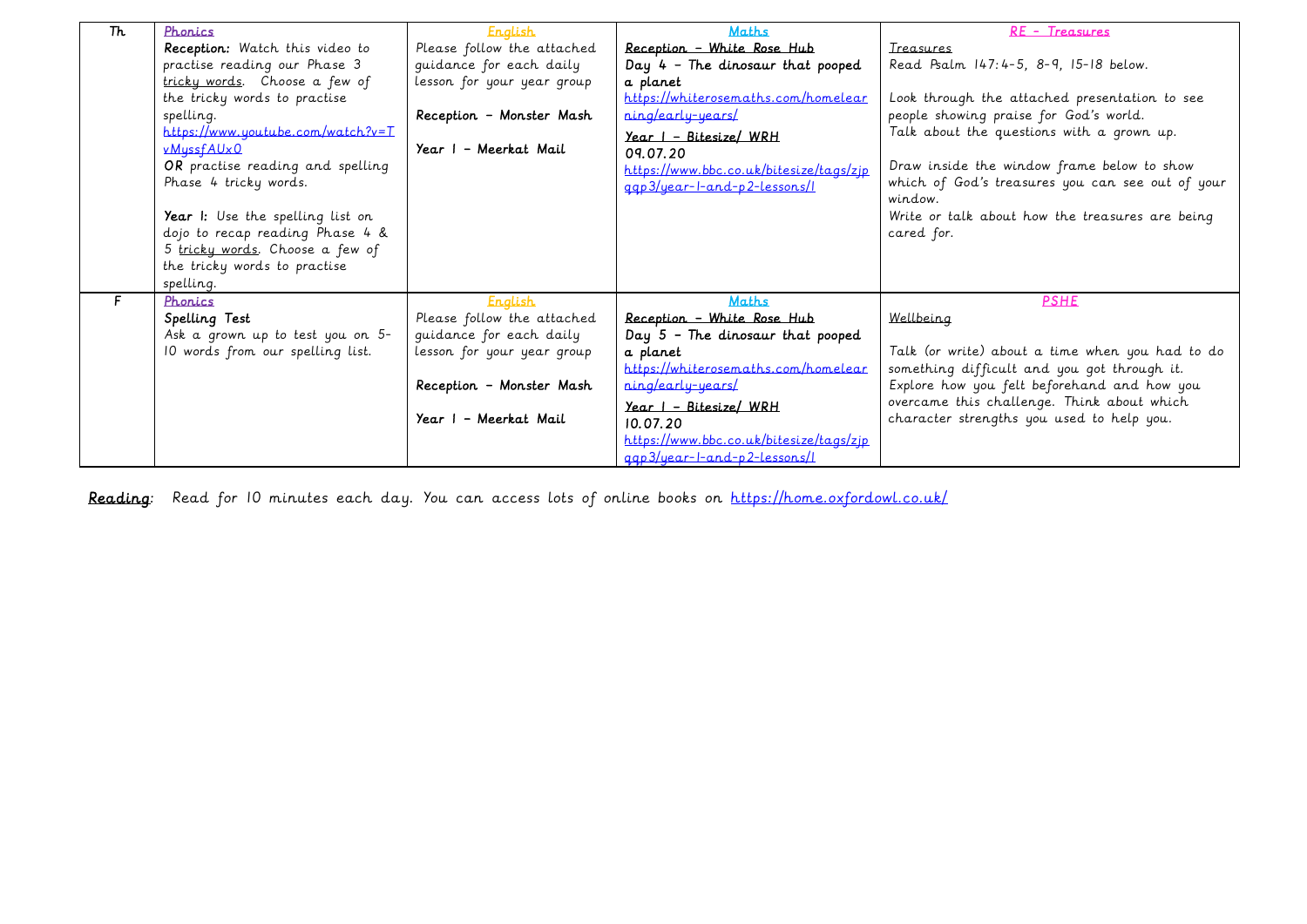RE

He counts the stars and calls them each by name. Great is our Lord and mighty in power; his understanding has no limit.

He covers the sky with clouds; he gives the earth rain and makes grass grow on the hills. He provides food for the cattle and for the young ravens when they call.

He sends his command to the earth; his word runs swiftly. He spreads the snow like wool and scatters the frost like ashes. He hurls down his hail like pebbles. Who can withstand his icy blast? He sends his word and melts them; he stirs up his breezes, and the waters flow.